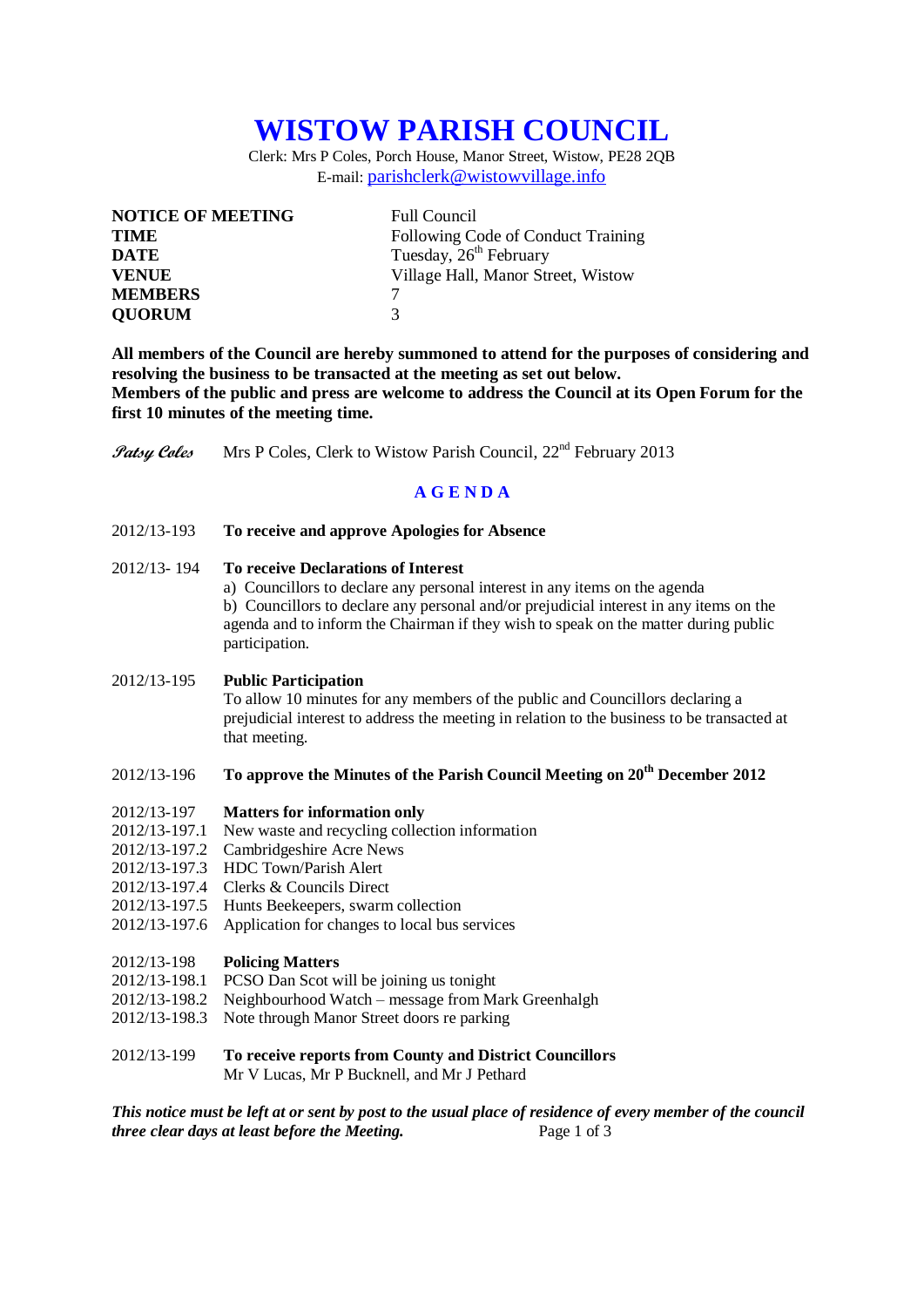Page 2

| 2012/13-200                                                                                                       | <b>Finance</b><br>a) to approve the Financial Statement including cash flow<br>b) to approve payment of outstanding amounts :<br>Mrs P Coles - Jan/Feb (rates as per minute no. 8e<br>of the meeting dated the $15/12/09$ now paid quarterly<br>Digley & Assoc safety report<br>Village Hall hire invoice<br>Income of £556.37 from PCC for grass cutting and standpipe charges                                                    | £ 238.18<br>£ 42.00<br>£130.00 |
|-------------------------------------------------------------------------------------------------------------------|------------------------------------------------------------------------------------------------------------------------------------------------------------------------------------------------------------------------------------------------------------------------------------------------------------------------------------------------------------------------------------------------------------------------------------|--------------------------------|
| 2012/13-201<br>2012/13-201.1<br>2012/13-201.2                                                                     | Correspondence<br>Huntingdonshire Matters event on 28 <sup>th</sup> February 2013<br>Cambridgeshire Future Transport                                                                                                                                                                                                                                                                                                               |                                |
| 2012/13-202<br>2012/13-202.1<br>2012/13-202.2                                                                     | To consider any Planning Applications received<br>1201985FUL Installation of two Kingspan KW6 wind turbines, 15m mast to hub with<br>5.6m diameter blades. The Retreat, Wistow Toll<br>1201972FUL Change of use to (B2, B1 and B8) General Industrial use for manufacture of<br>wood products and associated office and storage accommodation and the installation of<br>an extraction plant, 3 Upwood Air Park, Ramsey Road, Bury |                                |
| 2012/13-203<br>2012/13-203.1<br>2012/13-203.2<br>2012/13-203.3<br>2012/13-203.4<br>2012/13-203.5<br>2012/13-293.6 | <b>Highway Warden Scheme/Road and Traffic Issues</b><br>Update on actions following Mr Dransfield's concerns re drainage from foot path 1 to<br>Broughton.<br>Refilling salt bins<br>Repairs to bridge following accident and comments on drawings from Mr Blackhurst<br>Email regarding reporting of road problems<br>Email from resident regarding ditch clearance at entrance to village<br>Blocked drain on Bridge Street      |                                |
| 2012/13-204<br>2012/13-204.1<br>2012/13-204.2                                                                     | <b>Update on Playground</b><br>Repairs to path<br>Inspection sheets for January (Mr Leigh) and February (Mr Williams)                                                                                                                                                                                                                                                                                                              |                                |
| 2012/13-205<br>2012/12-205.1                                                                                      | Precept for 2013/14<br>Now approved and confirmation received                                                                                                                                                                                                                                                                                                                                                                      |                                |
| 2012/13-206<br>2012/13-206.1                                                                                      | <b>Connecting Cambridgeshire – Broadband update</b><br>Update from Mr Leigh on current situation.                                                                                                                                                                                                                                                                                                                                  |                                |
| 2012/13-207<br>2012/13-207.1                                                                                      | <b>Code of Conduct Training</b><br>Any feedback or questions following the training session.                                                                                                                                                                                                                                                                                                                                       |                                |
| 2012/13-208<br>2012/13-208.1<br>2-12/13-208.2                                                                     | <b>Allotments</b><br>Hedge cutting<br>Drainage issues                                                                                                                                                                                                                                                                                                                                                                              |                                |
| 2012/13-209<br>2012/13-209.1                                                                                      | <b>Harris Lane Flooding</b><br>An email was sent to Mr Lucas regarding further issues with surface water outside $6 - 9$<br>Harris Lane.                                                                                                                                                                                                                                                                                           |                                |
|                                                                                                                   | This notice must be left at or sent by post to the usual place of residence of every member of the council<br>three clear days at least before the Meeting. Page 2 of 3                                                                                                                                                                                                                                                            |                                |